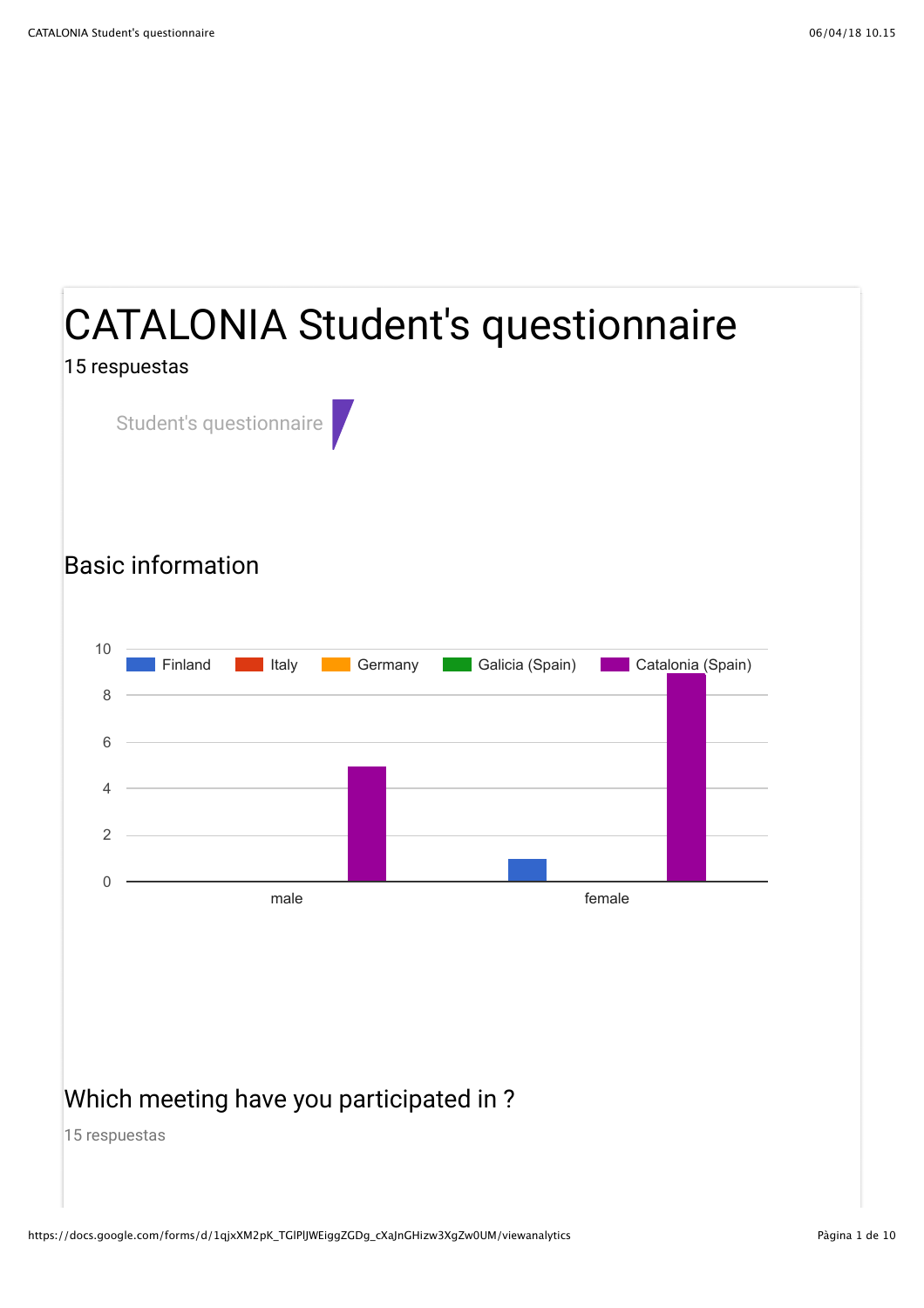

### What did the project mean to you?

13 respuestas

It had been a very confortable experience because I improved my english and I enjoyed it too

I had the possibility to improve my english and make new friends, and also visit a new country

Is a very good project to meet people of a diferents country

It was an opportunity for meeting new people and practising english

It was a great oportunity to learn about a country

Friendship, emotion

it means promote the teamwork, collaboration and some skills for learn a different languages.

An unforgetable experience

Friendship and an opportunity to be more open and talkative.

It meant access to new cultural perspectives as well as a moderate extra knowledge about my vocation (for I was already certain my career would be focused on a very specific subject)

Learning new cultures and practising my English

It was a very special experience, I leart a lot.

A fantastic way to travel and know diferent cultures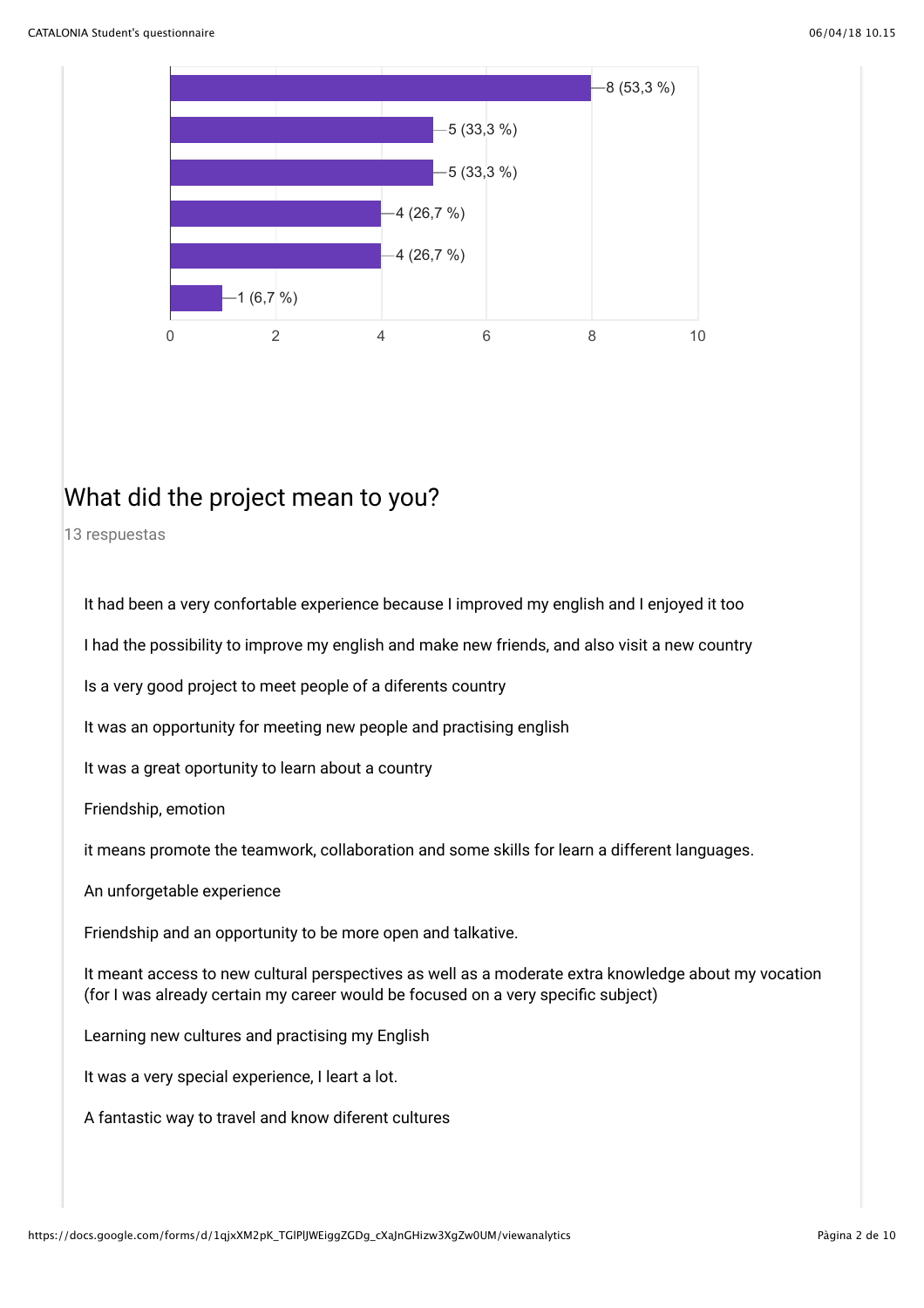### Which specific e-learnings have you acquired due to workshops that you attended?

15 respuestas



### Are you keeping in touch with any of the project mates from the other countries/ regions?

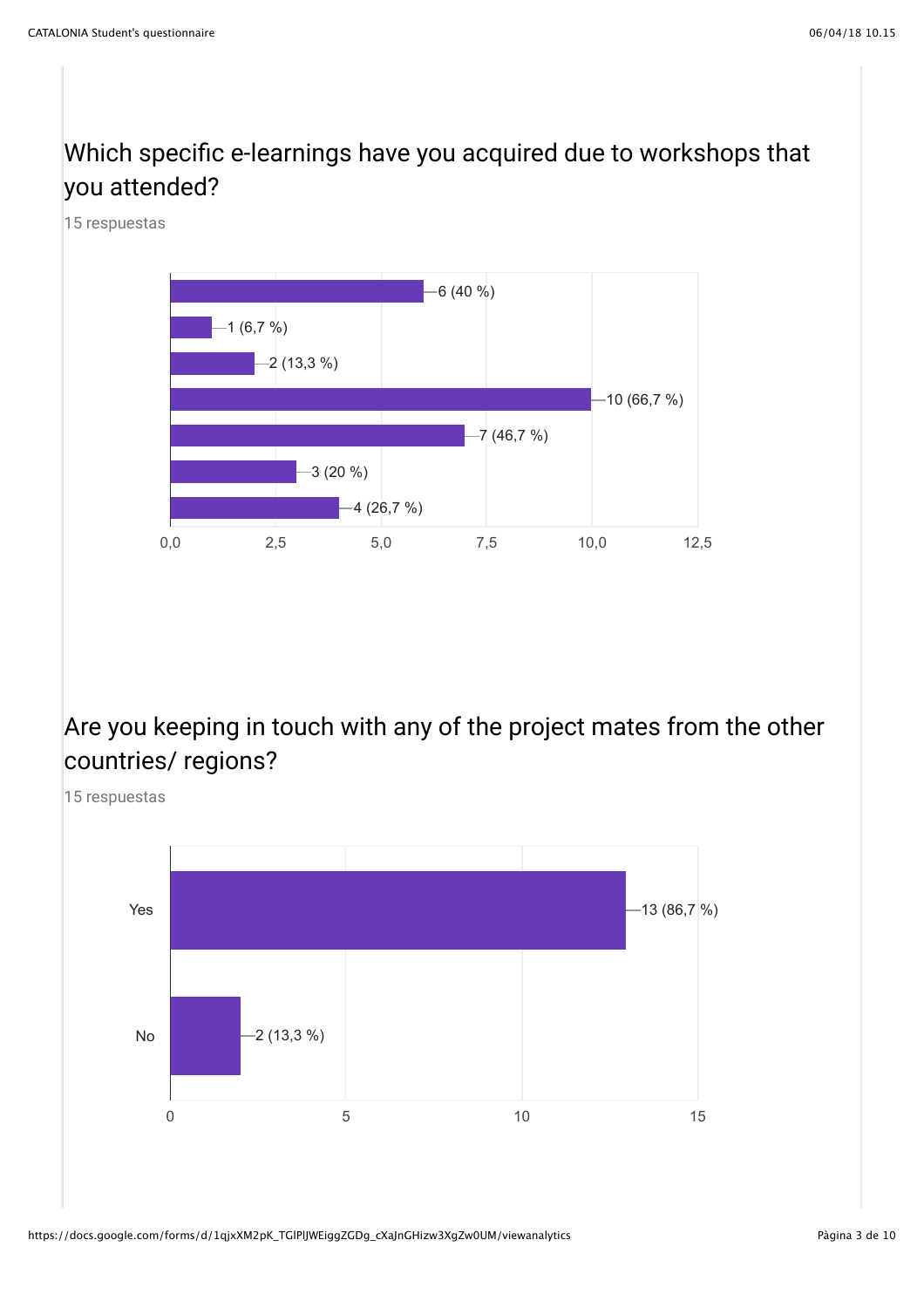## If yes, from which countries?





### By which mean?

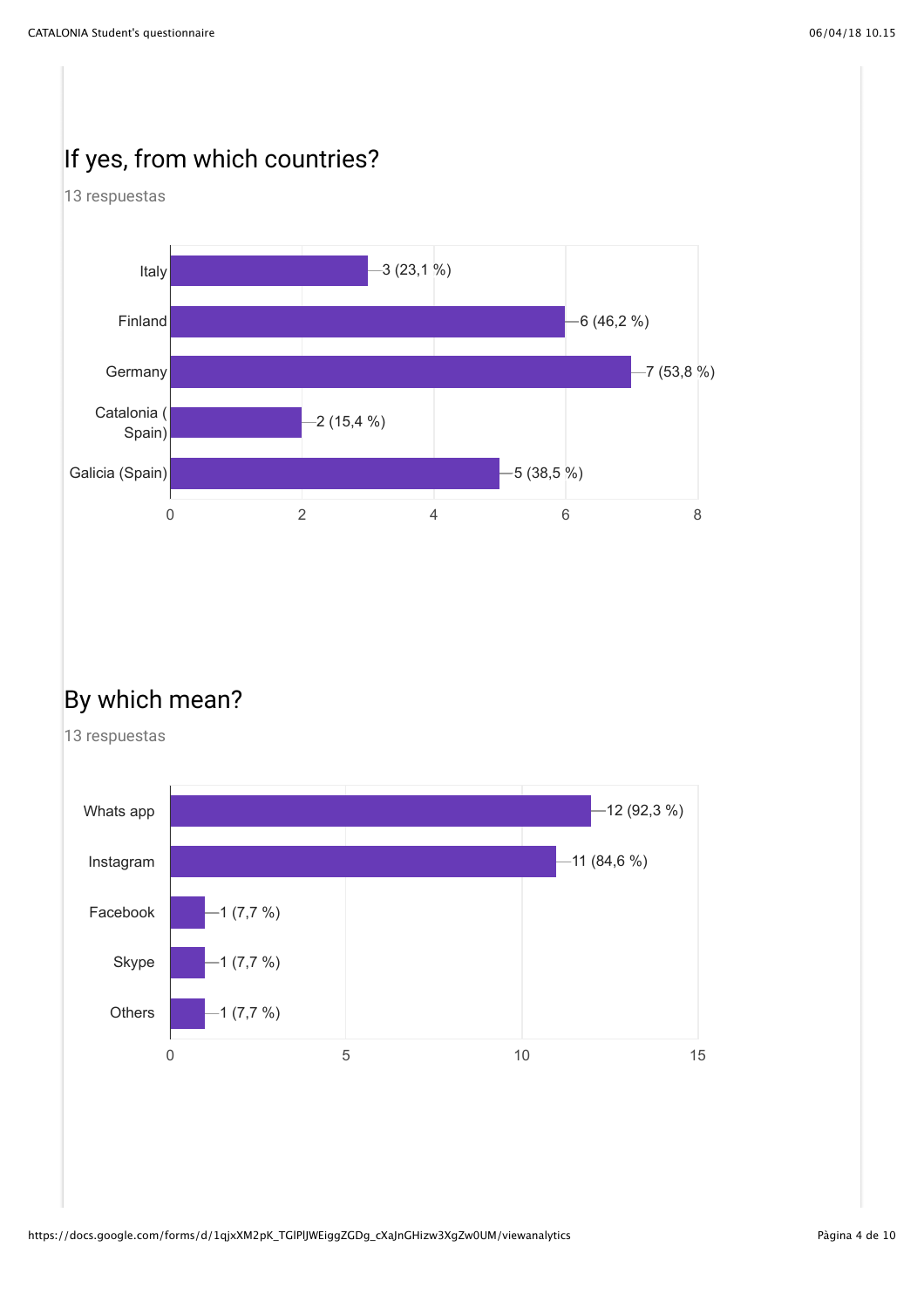





After the this experience, do you feel countries  $\mathcal{A}$ 

15 respuestas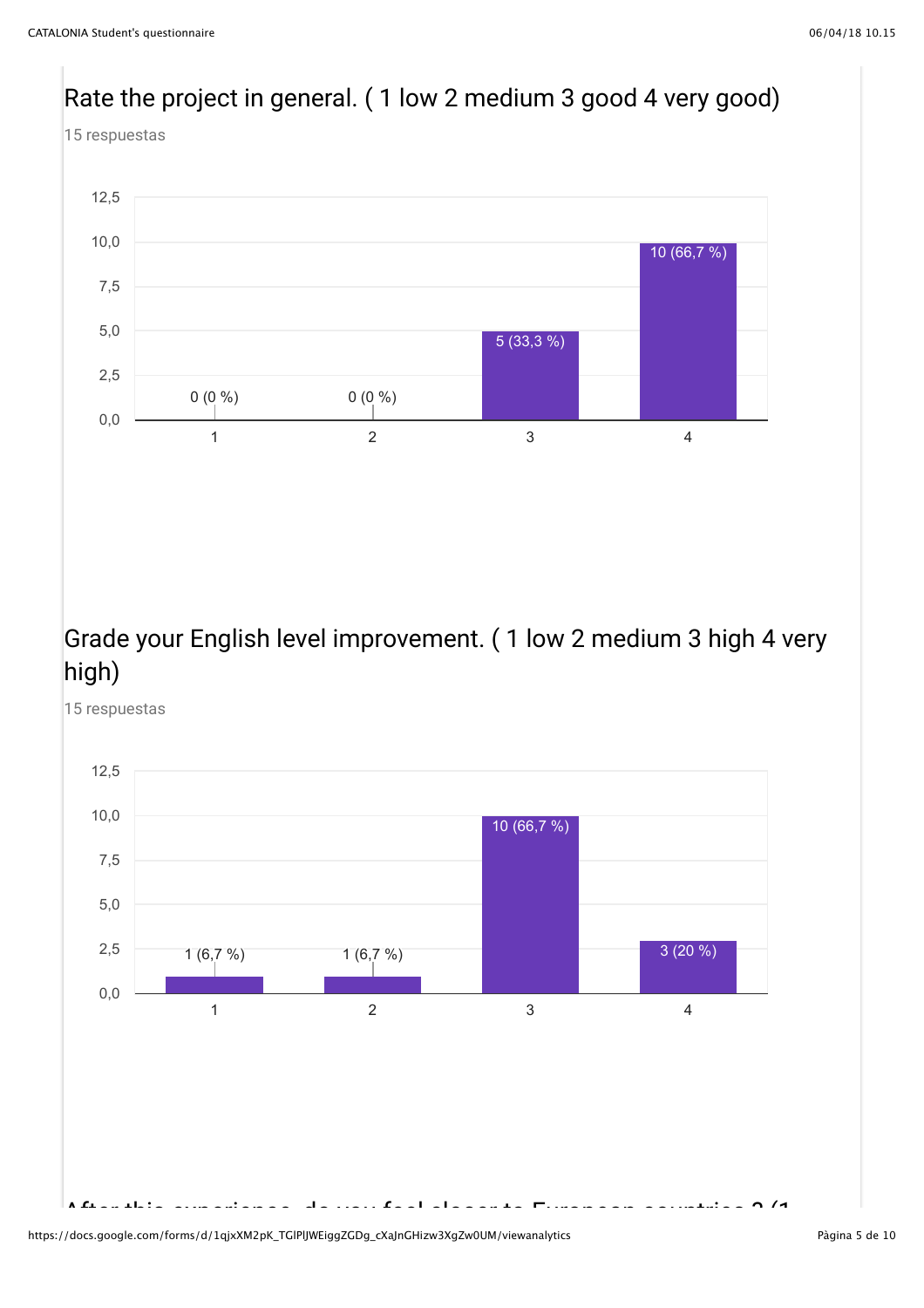### After this experience, do you feel closer to European countries ? (1 equal 2 a bit 3 quite 4 very) 15 respuestas



### Grade your improvement in social skills thanks to the project participation.( 1 low 2 medium 3 good 4 very good)



https://docs.google.com/forms/d/1qjxXM2pK\_TGIPlJWEiggZGDg\_cXaJnGHizw3XgZw0UM/viewanalytics<br>https://docs.google.com/forms/d/1qjxXM2pK\_TGIPlJWEiggZGDg\_cXaJnGHizw3XgZw0UM/viewanalytics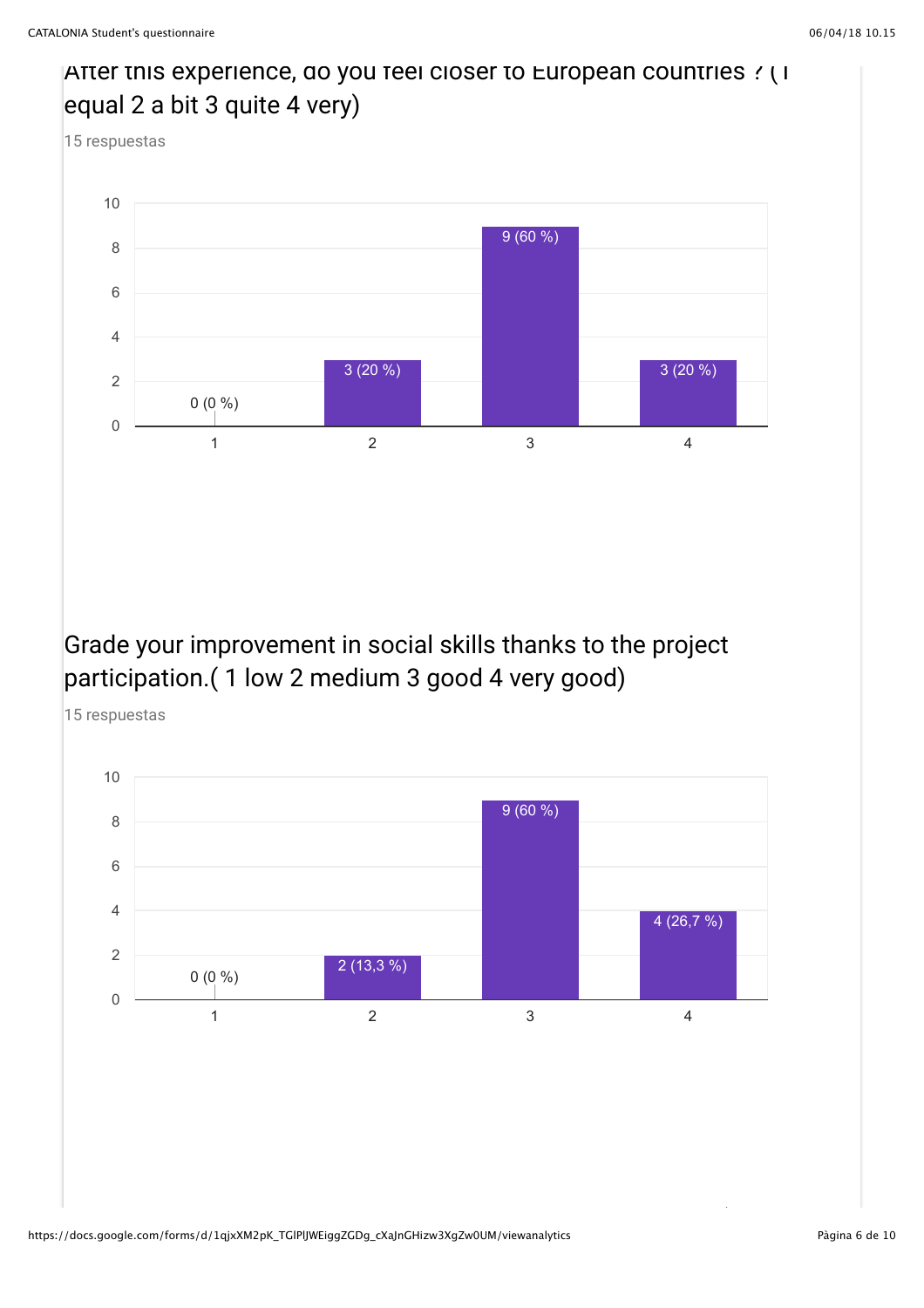# Evaluate the utility of the workshop/s you have attended in. (1 not at all 2 enough 3 quite 4 very) 15 respuestas How were you welcomed by the host family or hotel staff, roommates, local teachers, etc. (1 badly 2 average 3 well 4 very well) 15 respuestas 1  $2$  3  $4$ 0 2 4 6 1 (6,7 %)  $6 (40 \%)$  6 (40 %) 2 (13,3 %)



#### https://docs.google.com/forms/d/1qjxXM2pK\_TGlPlJWEiggZGDg\_cXaJnGHizw3XgZw0UM/viewanalytics Pagina 7 de 10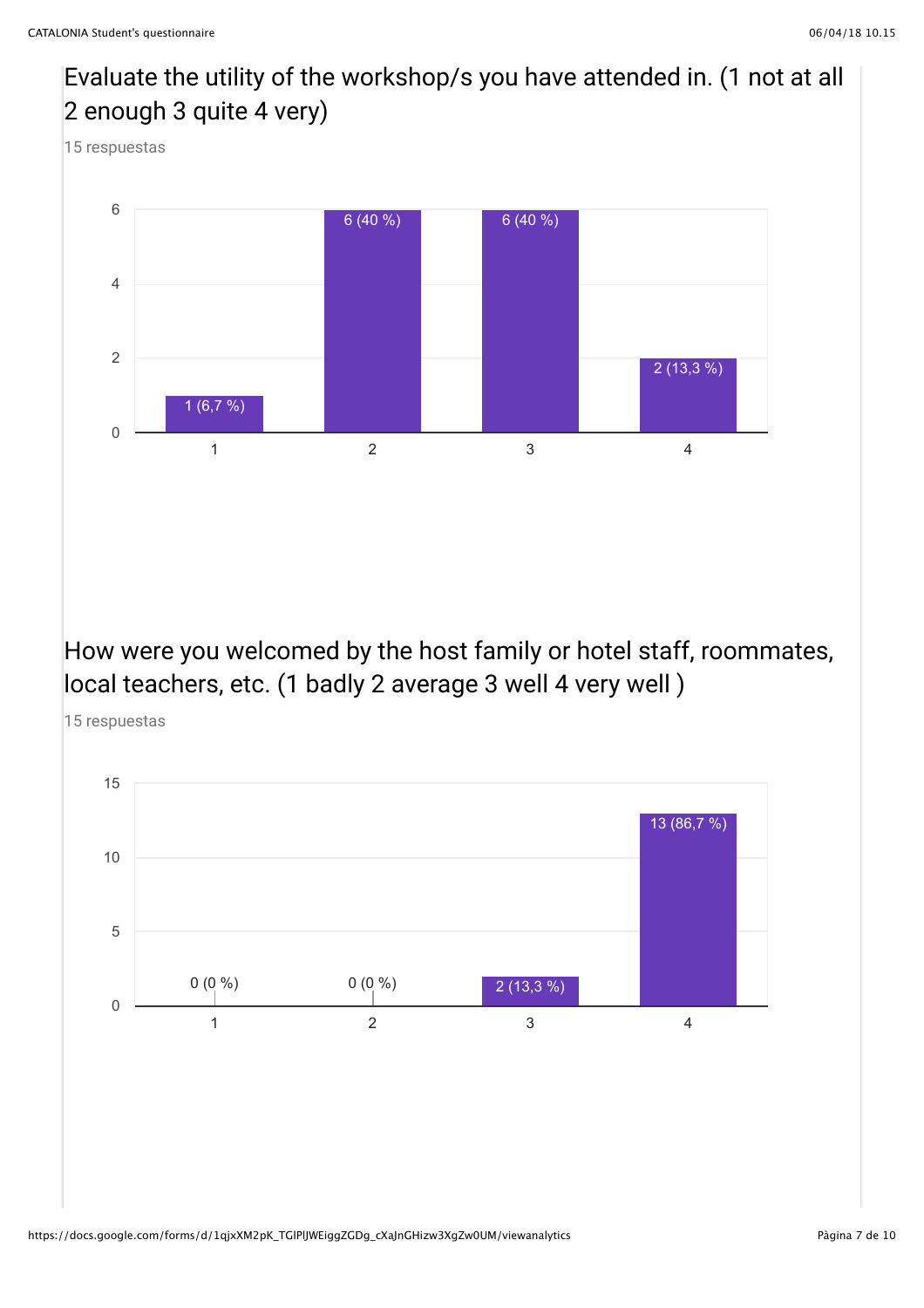Have you acquired any skills for working in international educational programmes after this experience ? (1 not 2 some 3 quite 4 a lot of) 15 respuestas



Have you been thinking about the possibility of studying or working abroad due to the project participation

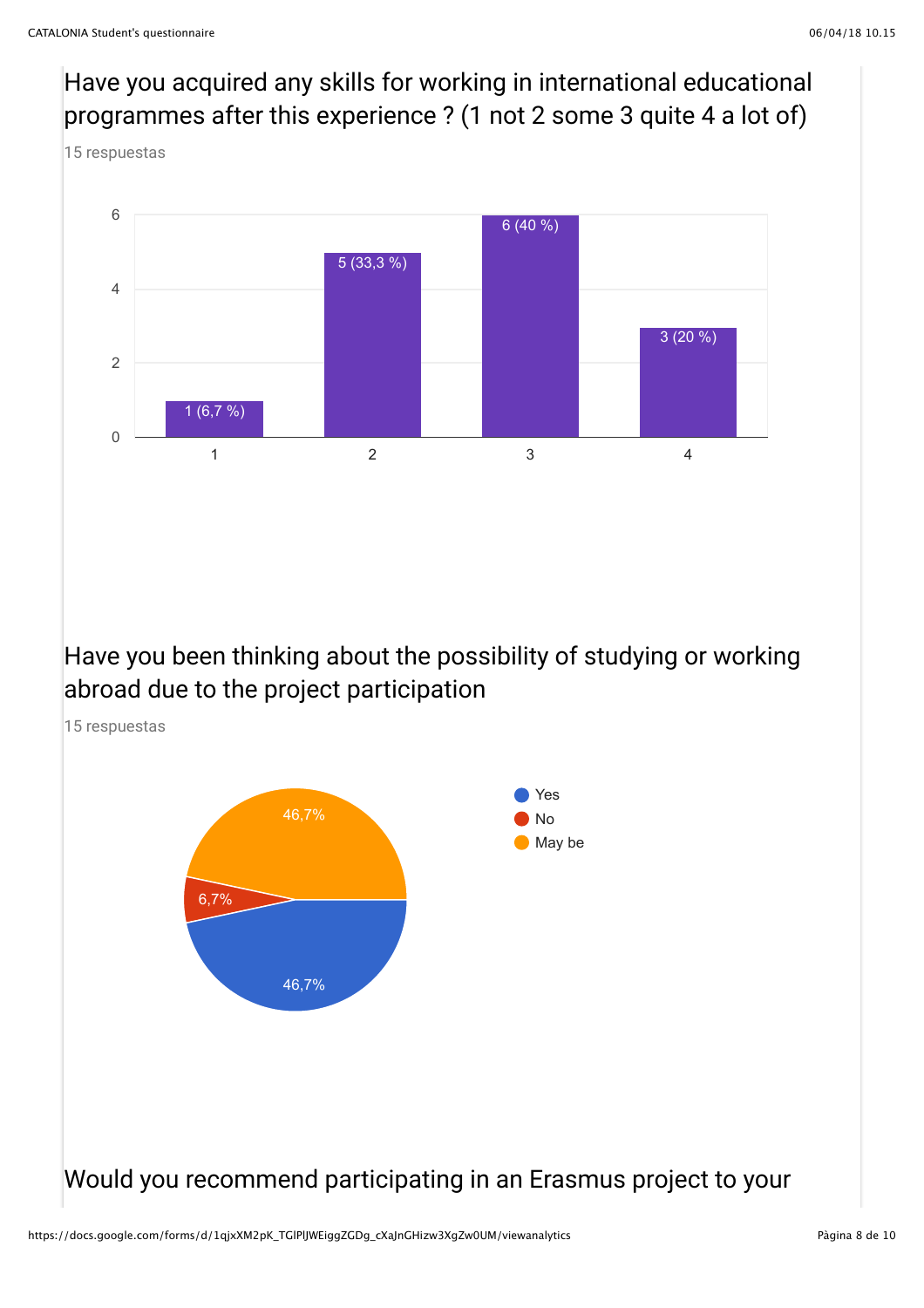# CATALONIA Student's questionnaire 06/04/18 10.15 school mates or friends ? 15 respuestas Yes No May be 100%

### Write down 3 positive aspects of the project and 3 aspects to improve.

11 respuestas

I learned other lenguages I met new people I tasted new food

Reduce work hours To do more turistic trips

I liked to be all the time with people from different countries, dinamic activities and visiting cities but I think we have to have more free time and freedom to go anywhere with our mates

Meet people, talk in english and adapt yourself being out of your country Do another workshops, mix the students for doing activities and organise the rooms in order to be international

### Positive:

- 1. Friendship
- 2. English improvement
- 3. New languaje knowledge

#### To improve:

- 1. More freetime
- 2. More excursions
- 3. The possibility of choise the activities

POSITIVE ASPECTS; language improvement, be more sociable and know new cultures.